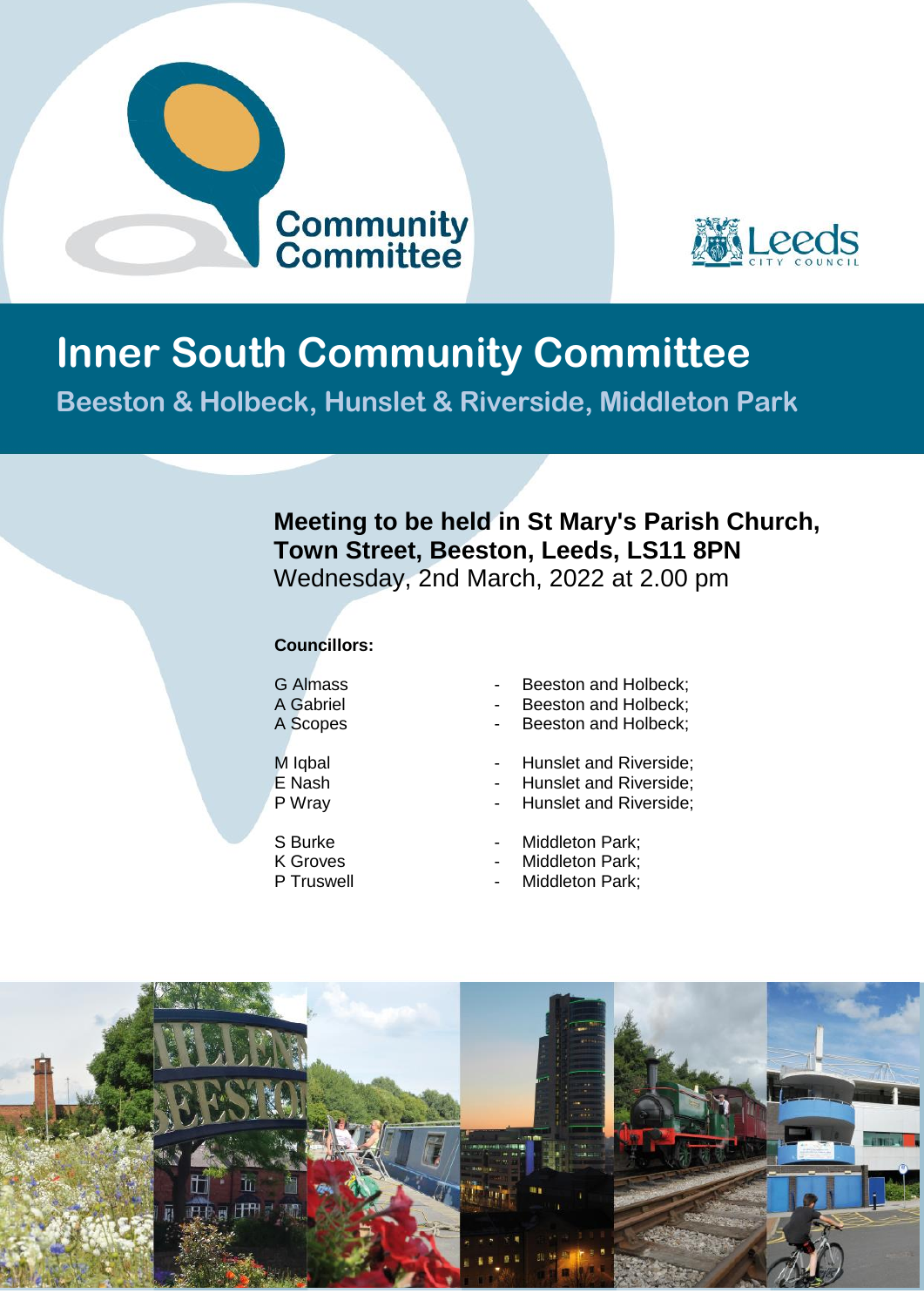**Please Note:** Members of the public are now able to attend the meeting in person, but please be mindful that Coronavirus infection levels remain high in Leeds. Therefore, even if you have had the vaccine, if you have Coronavirus symptoms: a high temperature; a new, continuous cough; or a loss or change to your sense of smell or taste, you should NOT attend the meeting, stay at home and take a PCR test. For those who are attending the meeting we would recommend taking an LFT prior to attending and recommend the continued wearing of face coverings.

> **Agenda compiled by:** Gerard Watson Governance Services, Civic Hall, LEEDS LS1 1UR Tel 37 88664

#### **Head of Locality Partnerships:** Liz Jarmin Tel: 37 89035

*Images on cover from left to right: Beeston & Holbeck - Holbeck Engine Shed; Millennium Gardens Hunslet & Riverside - Thwaite Mills canal side; Bridgewater Place Middleton Park – Middleton Railway; South Leeds Academy*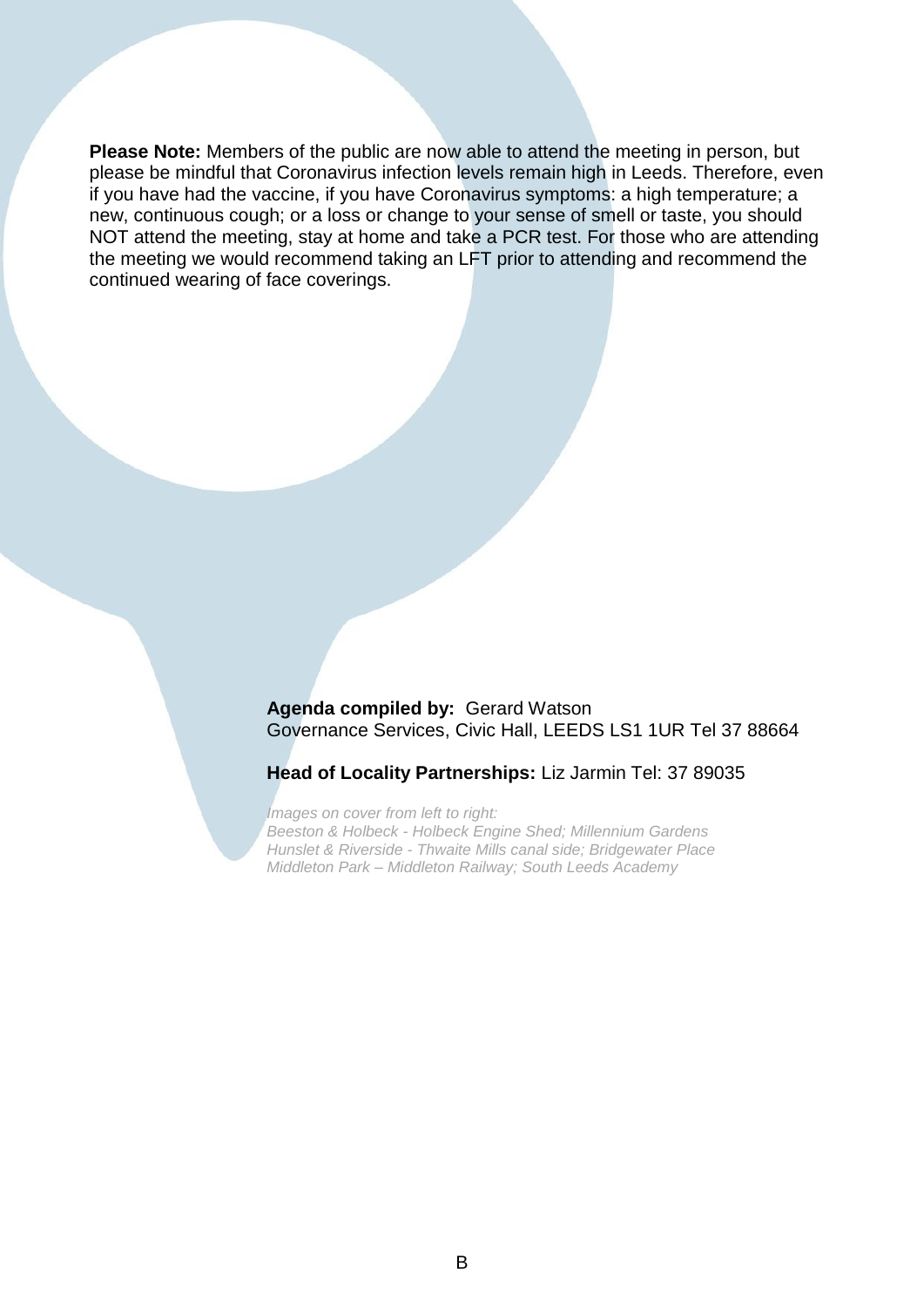## **A G E N D A**

| <b>Item</b><br><b>No</b> | <b>Ward/Equal</b><br><b>Opportunities</b> | <b>Item Not</b><br>Open |                                                                                                                                                                                                                                                                                                                                                                                                                                                             | Page<br><b>No</b> |
|--------------------------|-------------------------------------------|-------------------------|-------------------------------------------------------------------------------------------------------------------------------------------------------------------------------------------------------------------------------------------------------------------------------------------------------------------------------------------------------------------------------------------------------------------------------------------------------------|-------------------|
| 1                        |                                           |                         | APPEALS AGAINST REFUSAL OF INSPECTION<br>OF DOCUMENTS                                                                                                                                                                                                                                                                                                                                                                                                       |                   |
|                          |                                           |                         | To consider any appeals in accordance with<br>Procedure Rule 15.2 of the Access to Information<br>Procedure Rules (in the event of an Appeal the<br>press and public will be excluded). (*In accordance<br>with Procedure Rule 15.2, written notice of an<br>appeal must be received by the Head of<br>Governance Services at least 24 hours before the<br>meeting)                                                                                         |                   |
| 2                        |                                           |                         | <b>EXEMPT INFORMATION - POSSIBLE</b><br><b>EXCLUSION OF THE PRESS AND PUBLIC</b>                                                                                                                                                                                                                                                                                                                                                                            |                   |
|                          |                                           |                         | 1 To highlight reports or appendices which officers<br>have identified as containing exempt information,<br>and where officers consider that the public interest<br>in maintaining the exemption outweighs the public<br>interest in disclosing the information, for the<br>reasons outlined in the report.                                                                                                                                                 |                   |
|                          |                                           |                         | 2 To consider whether or not to accept the officers<br>recommendation in respect of the above<br>information.                                                                                                                                                                                                                                                                                                                                               |                   |
|                          |                                           |                         | 3 If so, to formally pass the following resolution:-                                                                                                                                                                                                                                                                                                                                                                                                        |                   |
|                          |                                           |                         | <b>RESOLVED - That the press and public be</b><br>excluded from the meeting during consideration of<br>the following parts of the agenda designated as<br>containing exempt information on the grounds that<br>it is likely, in view of the nature of the business to<br>be transacted or the nature of the proceedings,<br>that if members of the press and public were<br>present there would be disclosure to them of<br>exempt information, as follows: |                   |
| 3                        |                                           |                         | <b>LATE ITEMS</b>                                                                                                                                                                                                                                                                                                                                                                                                                                           |                   |
|                          |                                           |                         | To identify items which have been admitted to the<br>agenda by the Chair for consideration (The special<br>circumstances shall be specified in the minutes)                                                                                                                                                                                                                                                                                                 |                   |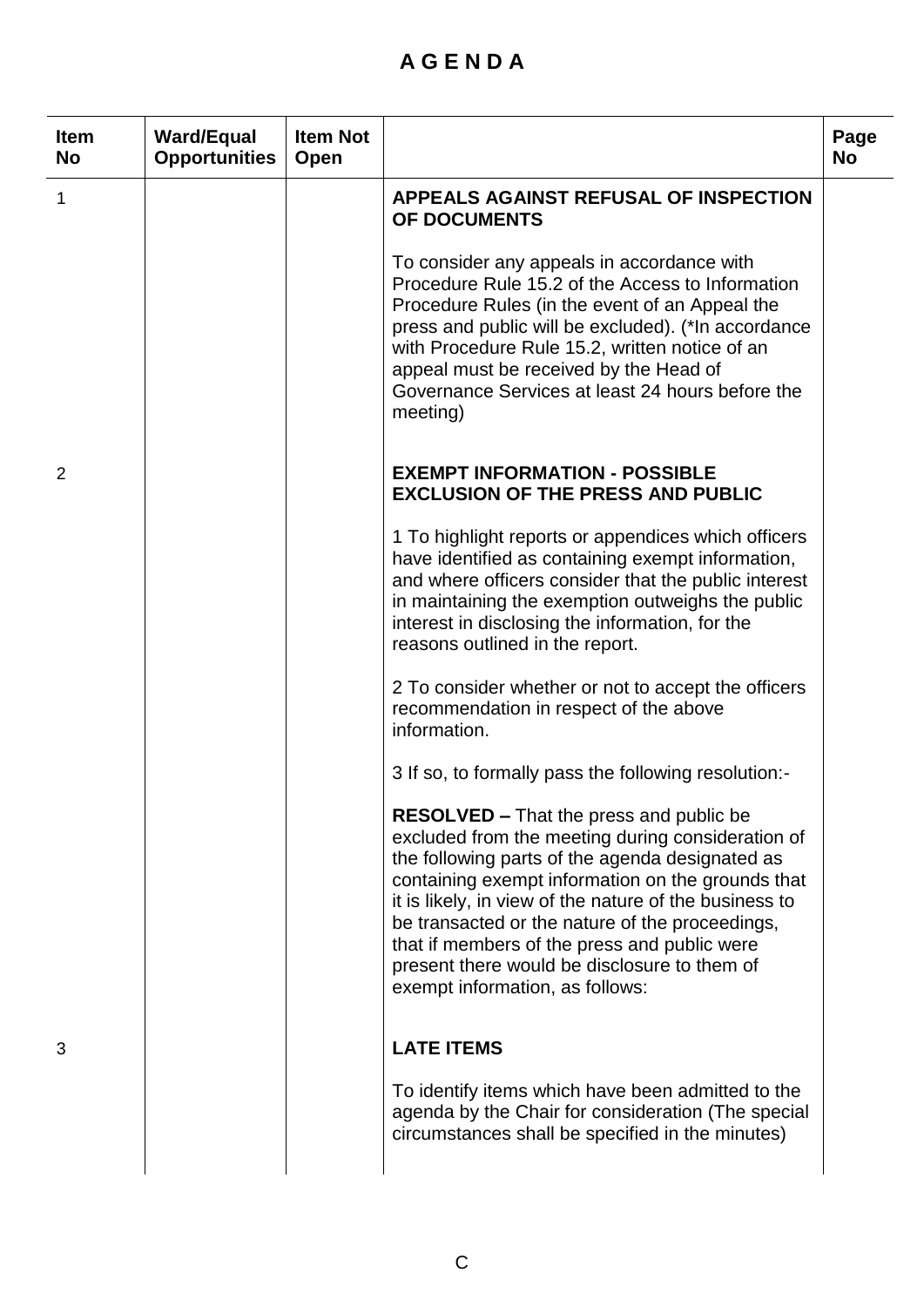| <b>Item</b><br><b>No</b> | <b>Ward/Equal</b><br><b>Opportunities</b> | <b>Item Not</b><br>Open |                                                                                                                                                                                                                                                                                                                                                                                                                                                                                                                                                                  | Page<br><b>No</b> |
|--------------------------|-------------------------------------------|-------------------------|------------------------------------------------------------------------------------------------------------------------------------------------------------------------------------------------------------------------------------------------------------------------------------------------------------------------------------------------------------------------------------------------------------------------------------------------------------------------------------------------------------------------------------------------------------------|-------------------|
| 4                        |                                           |                         | <b>DECLARATION OF INTERESTS</b>                                                                                                                                                                                                                                                                                                                                                                                                                                                                                                                                  |                   |
|                          |                                           |                         | To disclose or draw attention to any interests in<br>accordance with Leeds City Council's 'Councillor<br>Code of Conduct'.                                                                                                                                                                                                                                                                                                                                                                                                                                       |                   |
| 5                        |                                           |                         | <b>APOLOGIES FOR ABSENCE</b>                                                                                                                                                                                                                                                                                                                                                                                                                                                                                                                                     |                   |
|                          |                                           |                         | To receive any apologies for absence.                                                                                                                                                                                                                                                                                                                                                                                                                                                                                                                            |                   |
| 6                        |                                           |                         | <b>MINUTES</b>                                                                                                                                                                                                                                                                                                                                                                                                                                                                                                                                                   | $7 - 12$          |
|                          |                                           |                         | To confirm as a correct record the minutes of the<br>meeting held on 24 November 2021.                                                                                                                                                                                                                                                                                                                                                                                                                                                                           |                   |
| $\overline{7}$           |                                           |                         | <b>OPEN FORUM</b>                                                                                                                                                                                                                                                                                                                                                                                                                                                                                                                                                |                   |
|                          |                                           |                         | In accordance with Paragraphs 4.16 and 4.17 of<br>the Community Committee Procedure Rules, at the<br>discretion of the Chair a period of up to 10 minutes<br>may be allocated at each ordinary meeting for<br>members of the public to make representations or<br>to ask questions on matters within the terms of<br>reference of the Community Committee. This<br>period of time may be extended at the discretion of<br>the Chair. No member of the public shall speak for<br>more than three minutes in the Open Forum,<br>except by permission of the Chair. |                   |
| 8                        |                                           |                         | <b>INNER SOUTH COMMUNITY COMMITTEE -</b><br><b>FINANCE REPORT</b>                                                                                                                                                                                                                                                                                                                                                                                                                                                                                                | $13 -$<br>28      |
|                          |                                           |                         | To consider the report of the Head of Locality<br>Partnerships that provides the Committee with an<br>update on the budget position for the Wellbeing<br>fund, Youth Activity Fund, Capital Budget, as well<br>as the Community Infrastructure Levy Budget for<br>2021/22, and invites the Committee to determine<br>submitted applications, as appropriate.                                                                                                                                                                                                     |                   |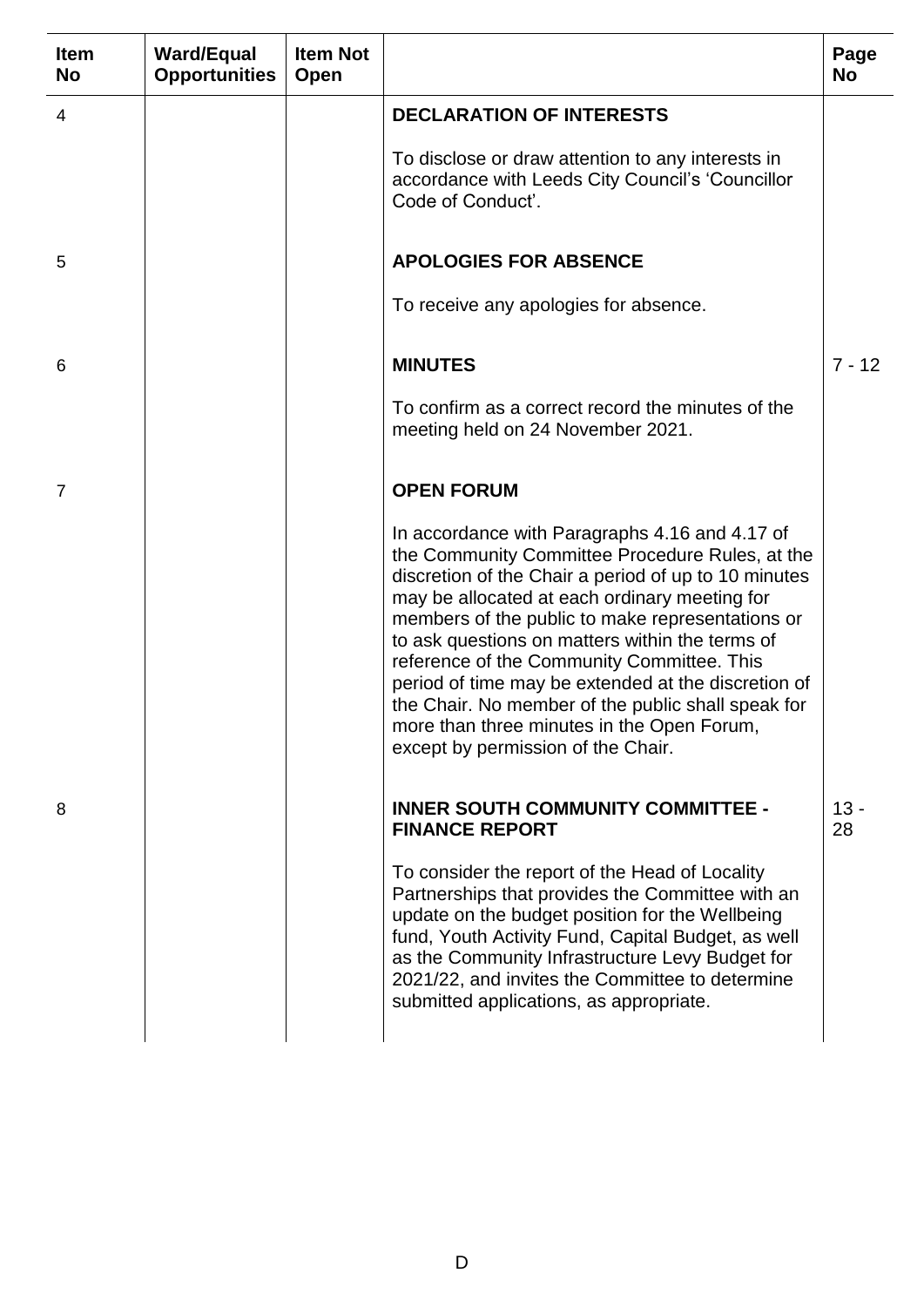| <b>Item</b><br><b>No</b> | <b>Ward/Equal</b><br><b>Opportunities</b> | <b>Item Not</b><br>Open |                                                                                                                                                                                                                                                                                                                                                                              | Page<br><b>No</b> |
|--------------------------|-------------------------------------------|-------------------------|------------------------------------------------------------------------------------------------------------------------------------------------------------------------------------------------------------------------------------------------------------------------------------------------------------------------------------------------------------------------------|-------------------|
| 9                        |                                           |                         | <b>INNER SOUTH COMMUNITY COMMITTEE -</b><br><b>UPDATE REPORT</b>                                                                                                                                                                                                                                                                                                             | $29 -$<br>50      |
|                          |                                           |                         | To consider the report of the Head of Locality<br>Partnerships which provides an update on some of<br>the key activities between Community Committee<br>meetings and on the continued work being<br>undertaken as part of the functions delegated to<br><b>Community Committees, Community Champion</b><br>roles, community engagement, partnership and<br>locality working. |                   |
| 10                       |                                           |                         | <b>INNER SOUTH HEALTH &amp; WELLBEING SUB</b><br><b>GROUP: HEALTH &amp; WELLBEING SURVEY</b><br><b>RESPONSE REPORT</b>                                                                                                                                                                                                                                                       | $51 -$<br>58      |
|                          |                                           |                         | To consider the report of the Inner South<br><b>Community Committee Health and Wellbeing Sub</b><br>Group which provides an update on the Vitamin D<br>Health & Wellbeing Campaign which the Inner<br>South Health & Wellbeing Sub Group has been<br>engaged in and provides an update on the<br>outcomes arising from the health and wellbeing<br>survey undertaken.        |                   |
| 11                       |                                           |                         | <b>QUEEN'S PLATINUM JUBILEE REPORT</b>                                                                                                                                                                                                                                                                                                                                       | $59 -$<br>64      |
|                          |                                           |                         | To consider the report of the Head of Locality<br>Partnerships which provides the Committee with<br>an update on the ongoing work being undertaken<br>in relation to the upcoming Queen's Platinum<br>Jubilee.                                                                                                                                                               |                   |
| 12                       |                                           |                         | DATES, TIMES AND VENUES OF COMMUNITY<br><b>COMMITTEE MEETINGS 2022/23</b>                                                                                                                                                                                                                                                                                                    | $65 -$<br>68      |
|                          |                                           |                         | To consider the report of the City Solicitor which<br>seeks the Committee's consideration and<br>agreement of the proposed Community Committee<br>meeting schedule for the 2022/2023 municipal<br>year.                                                                                                                                                                      |                   |